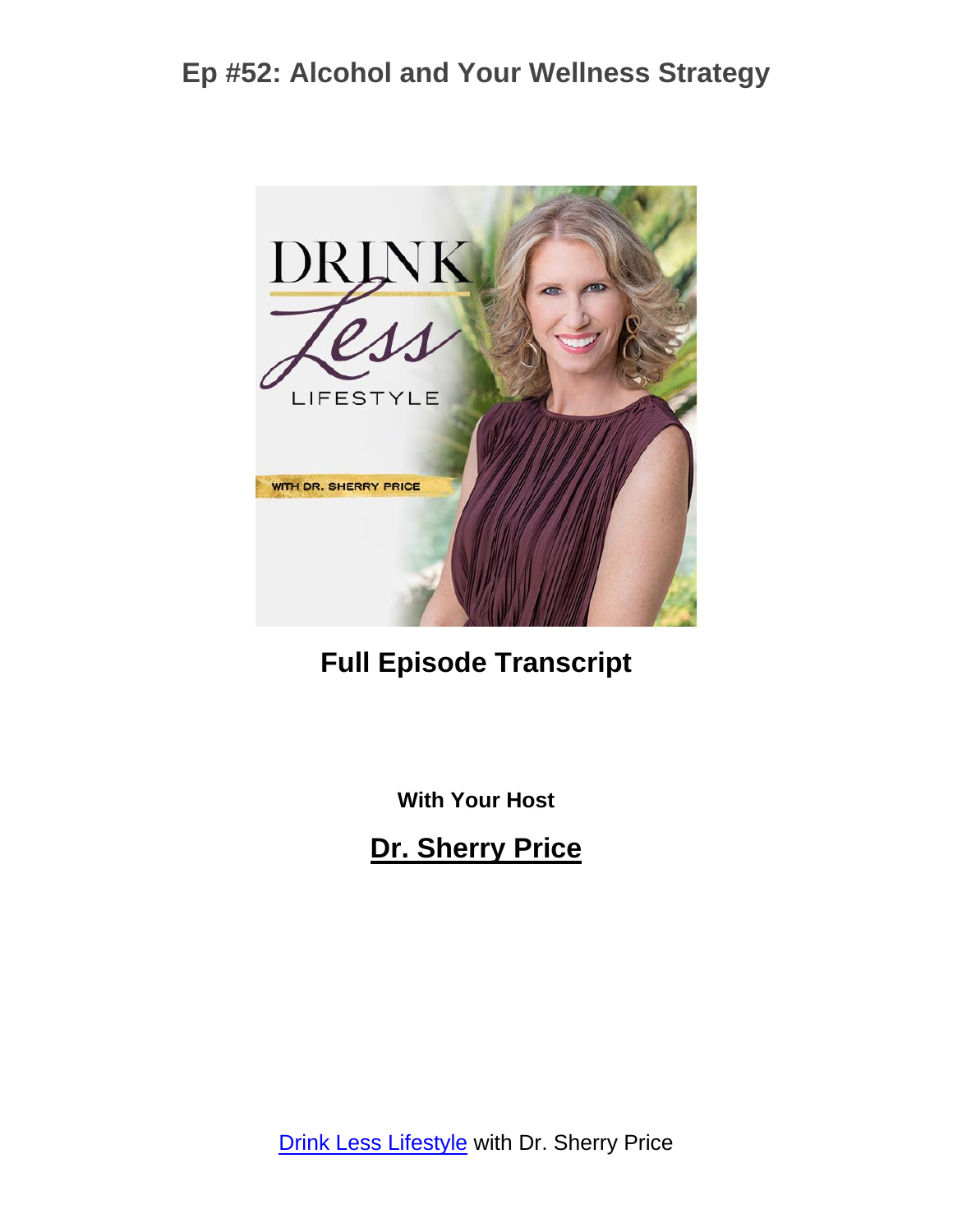You are listening to the *Drink Less Lifestyle Podcast* with Dr. Sherry Price, episode number 51.

Welcome to *Drink Less Lifestyle,* a podcast for successful women who want to change their relationship with alcohol. If you want to drink less, feel healthier and start loving life again you're in the right place. Please remember that the information in this podcast does not constitute medical advice. Now, here's your host, Dr. Sherry Price.

Well, hello my friends, how is your Wednesday going? And maybe you're listening to this on a different day but I hope your day is off to a great start. So, I wanted to jump right into the topic for today and how I want to talk about it is through the eyes of a client that I just helped with this topic. And I have to say I want to tell it through my eyes and her eyes because it was very profound. And I think it can really help a lot of you out there struggling in this area.

So, we were on a coaching call and she has been getting tremendous progress in terms of drinking less and improving her life, getting to the root cause of what's causing her drinking and solving for those issues. But she still wanted to reach more success and to her she wanted to be drinking even less. So that was her flavor of what she wanted. And so, we were looking at how it is that she was still using alcohol in her life.

So, as she was recounting the experiences where she still feels that she just doesn't want to be drinking in these moments or at least wants to be drinking a lot less in these moments. And I'll share with you specifically what was going on. She's like, "It just still doesn't feel good to me even though it's not a huge quantity." So even though it might not be a huge quantity, ladies, give yourself permission that if it doesn't feel good to be drinking that way, let's look at it.

So, I told her to take me back to a specific moment in time or just kind of summarize exactly what's going on, where you're at right now. Because that's what life coaching is, we look at the present and we get you to the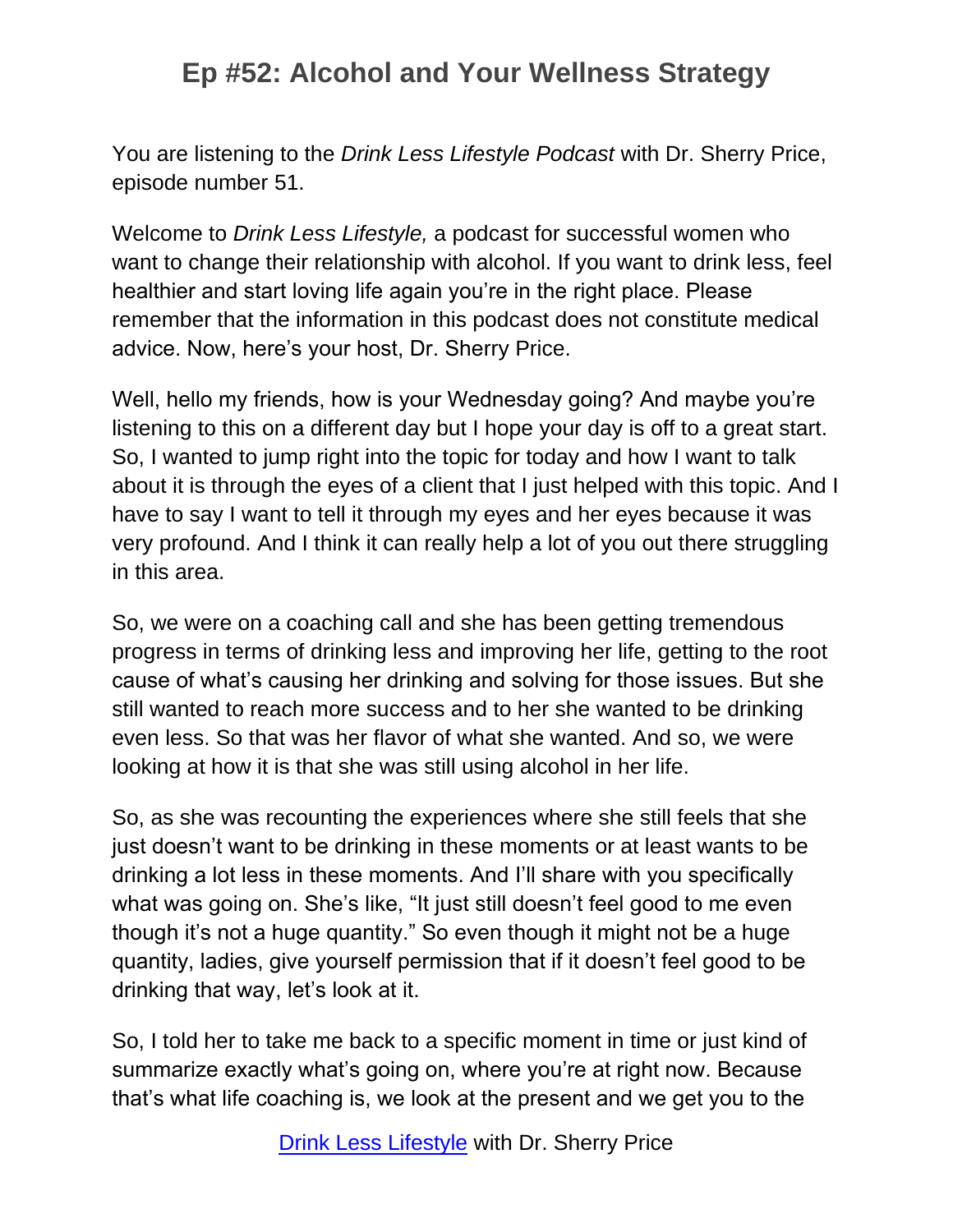future that you want. So, she was talking about how she works all day, and most of the time her job is pretty intense. It requires her to have a lot of mental engagement, mental energy throughout the day. She's thinking. She's strategizing. She may be leading a meeting. She may be responsible for managing other people.

She's collaborating across different departments to publish articles and write grants. And really maintaining that professionalism throughout the day. So, she's constantly thinking. She's mentally on throughout the day. So, she didn't say it quite in these words but when she comes home she's mentally pooped. She's just kind of mentally exhausted from using her brain all day.

And I think a lot of us feel that way when we're taking care of other people, we could be teachers and we're taking care of the students and we're having to be that on button all the time where we're like we have to show professionalism. We're constantly thinking and taking care of others, whether we're in healthcare or any kind of organization really where we're just always feeling like I've got to bring my best game forward.

So, when she gets home most of the time she feels like she didn't have the urge for a drink but every now and then it would be maybe a particularly rough day or a stressful day. She would take a glass of wine and it would lead to more or she'd privately and secretly have a shot of scotch and then go back for another hit of scotch. And this was always to lighten the mental load as she would say, or just kind of break free mentally because she just felt fatigued after thinking all day.

And it was interesting, I have this vision in my head, it's just like when we're thinking all the time, it's like the smoke is just coming out of our ears, not because we're angry but because we're just constantly thinking and then it gets tiring and exhausting. And the work environment always brings about new challenges or people like to say, "It's another fire that I always have to put out", or you just never know what the day's going to bring", or, "What this mood is going to be", or, "How this meeting is going to go."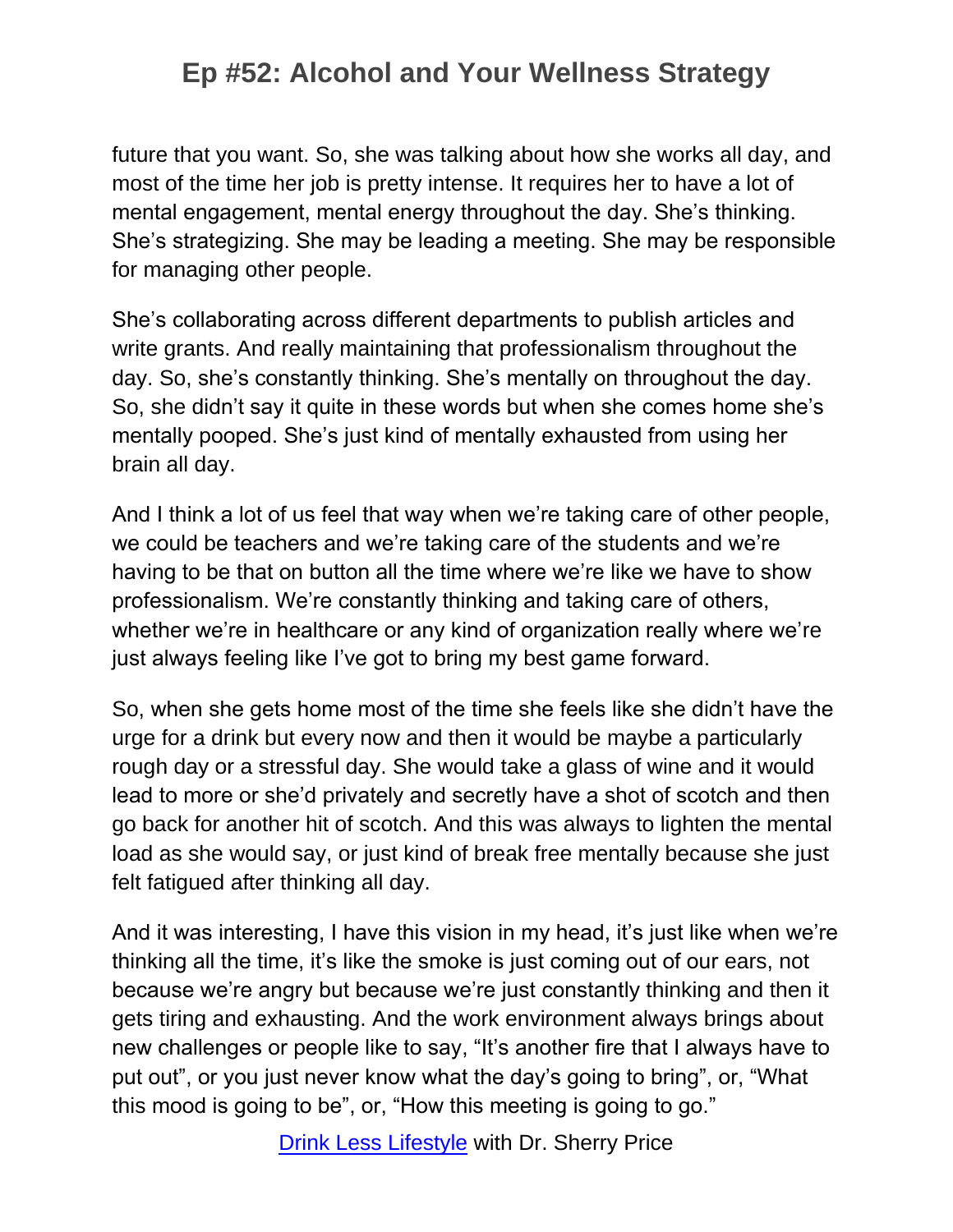So, there's always uncertainties throughout the work day. And yes, we do have to bring our mental game and sometimes when we bring our mental game it's also not only mentally exhausting but emotionally exhausting. And it could also weigh on us physically. It just feels like a tiring day.

So, what I love about this story so far is I think we can all relate. We just feel kind of taxed as we go throughout our day. So naturally the brain will want to come home and say, "Okay, now is my time. Right now, is my time to unwind." I don't know if we want to call it unwind, or relax, or just not feel like we're on. Or we're looking for some kind of stress relief or reprieve at the end of the day. And for many people right now that's when the first drink enters. It's like, my time, I get to relax.

And this is a signal, or a ritual, or a way I choose to relax. And for a lot of people that's how the habit gets started. It starts with that first drink and then the body becomes adjusted to it, or tolerant of it. And then it's like, hey, that felt good, why don't we have another? And then maybe another as our tolerance builds. So, a lot of times that's where the habit starts.

So going back to this specific woman inside Drink Less Lifestyle she always says it's really important to her to prioritize her workout. Because when she takes care of herself physically she feels stronger mentally. And I think a lot of us can agree to that. When we take care of our bodies, moving them, we get that endorphin rush and it just helps us in all aspects of our life, mentally, emotionally, physically. And so, she wouldn't skip a workout. She finds that to be so life giving, so important to her wellness.

And then she mentioned other attributes throughout her day that were also important, like taking a green smoothie, or algae, or kale or whatever, spinach drink she was having to start her day. Because she wanted to get in those nutrients and make sure she was feeding her body with the nutrition that it needed. So, it became clear as she's talking that wellness was really part of her fabric. She really wanted that. She really enjoyed that. And that's how she took care of herself.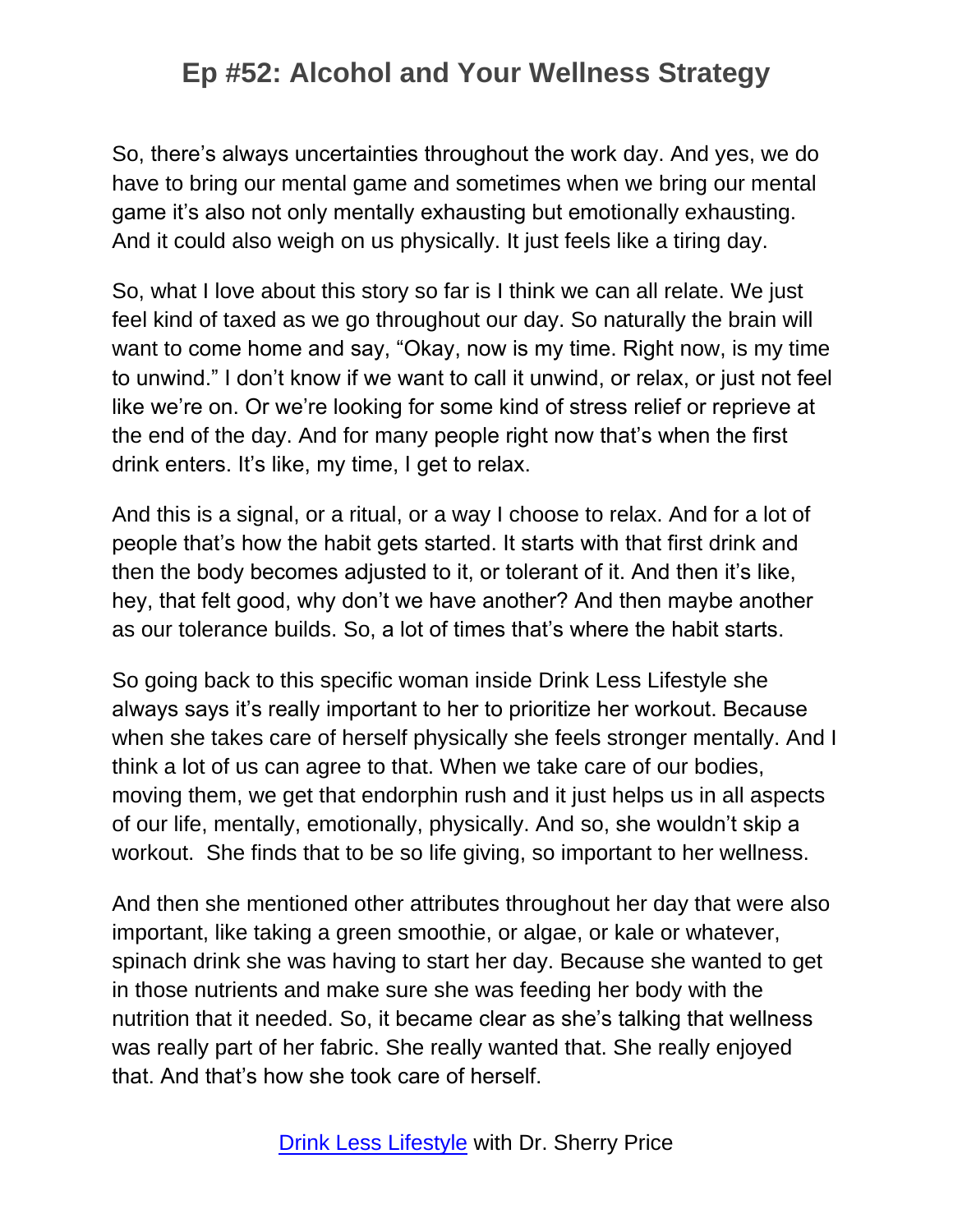So, she enjoyed the healthy eating, and this came at no challenge to her. But what she was wanting was to make more progress on lessening the amount of dependency on drinking to feel good at the end of the day or to take the edge off. So, for her it was really about reducing this type of drinking that just didn't feel good to her anymore. And as she's going through the story everybody on the call got the sense from watching her body language that it really seemed to bother her particularly around sneaking a shot of scotch.

You can definitely tell this was a pain point still for her. Now, as she's going through her story I could see of course that's why you're sneaking the scotch, I totally get it. I totally understand. And she's like, "What? I don't get it. I don't understand." And I said, "Well, you think it's part of your emotional and mental strategy to reduce stress. You think it's part of your wellness strategy." It's like when the end of the day hits and you have stress, alcohol will take it away.

Do you guys remember that old commercial, Calgon, take me away? I actually looked up that commercial because I'm like, I haven't seen that commercial in years. I want to see that commercial. And it says it was released in 1978. Alright, ladies, that just tells you, I have been around a while. I don't know if any of you remember that commercial. But that was a classic commercial to me back in the 70s, the TV ads were selling Calgon, a bath powder that you sprinkle into your bath, that melts our stress away. Yes, this is the messaging in the 1970s and 80s.

What's our messaging now in 2021? It's alcohol. Alcohol melts your stress away. And we see it on commercials, and we see it in magazines, and we see it on t-shirts, and we see it on fun cocktail napkins, and we see it on wine glasses that this is mommy's sippy cup. We see all the ways that it's now being marketed as the stress reliever.

Now, let's think back to Calgon. What are the consequences of Calgon? Are there any negative consequences to taking a Calgon bath? I can't really think of many, maybe some pruned and wrinkly skin when you stay in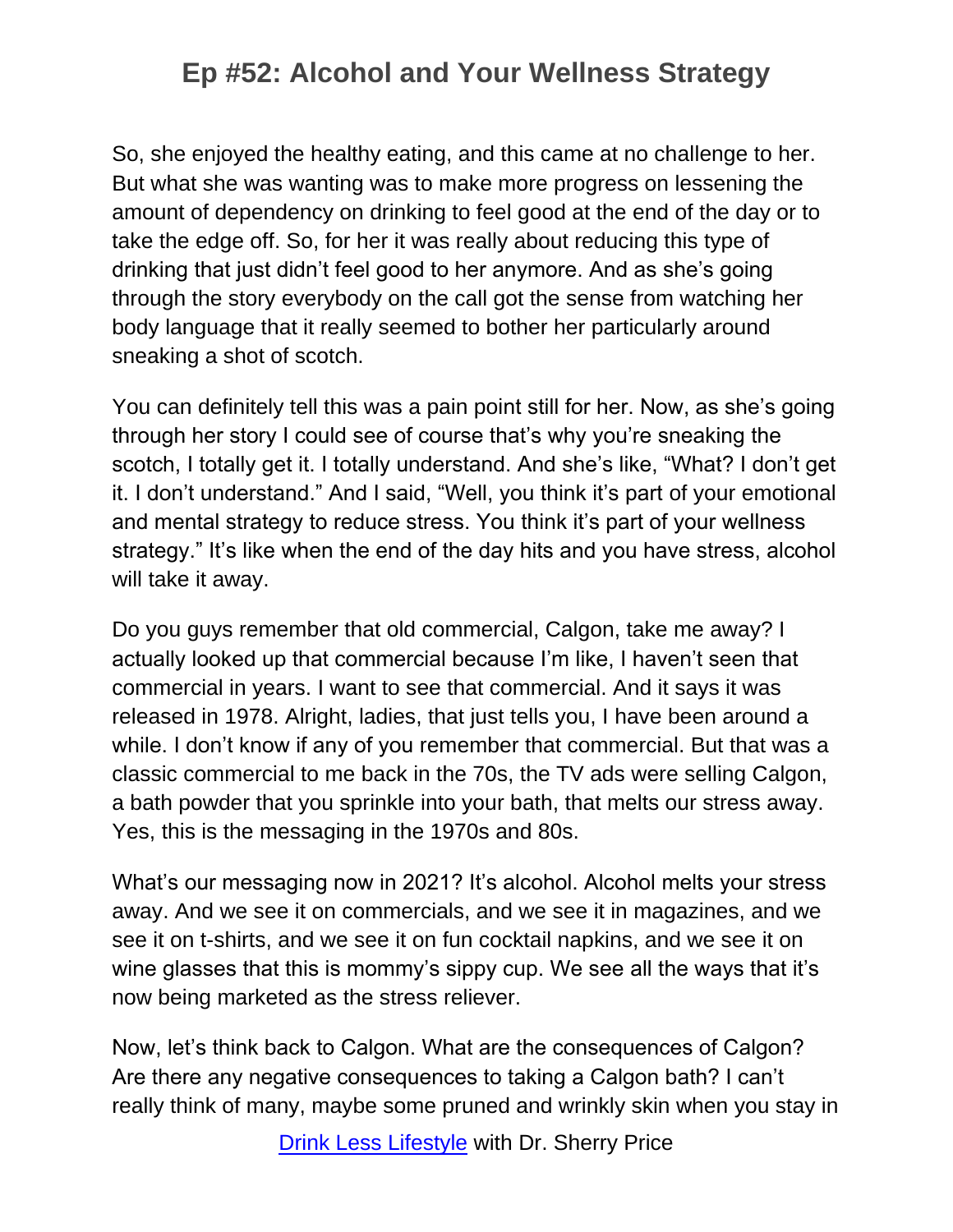the bathwater too long. And I guess maybe instead of, if you were to eat the powder instead of pour it into the water, maybe there'd be some negative consequences from that. But truthfully, really, even the commercial goes on to say to have a luxurious bath.

So, I can't really think of many negative consequences that comes from taking a luxurious bath. However, it's quite a different story when it comes to ingesting alcohol. How many negative consequences come from ingesting too much alcohol? A crap ton. As we say in healthcare, TMTC, too many to count. And mind you, they are not the trivial consequences like wrinkly pruned skin that eventually will dry out.

No, there are consequences like ruined relationships, ruined health, ruined sleep cycles. And let's see, it causes fights, and mood swings, and bad words to come out of our mouth and words we didn't even mean to say come out of our mouth. And our brain doesn't work because it stops remembering things. And it starts forgetting thing.

And I know the countless women that tell me, gosh, when they drink, sometimes they just pick fights and they bring up things from the past like 20 years ago. And they're bringing it up today or they're bringing up something so trivial as like you forgot to take out the trash last week. And they're picking fights with significant others. It's like why are we bringing that up now? Why does this matter? And who cares that the trash wasn't taken out a week ago? What does that matter right now?

Alcohol causes us to act in such weird ways, and impairs us so much mentally, and it's really scary to see that people drive while drinking and it kills people, kills careers. It kills organs. But so many of us think it's just innocuous, it's just a few drinks, it really won't matter, it really won't interfere with my life. It's not causing that much damage. But it is. Let's be honest, it is causing damage.

Even if you say, "You didn't take out the trash last week", we know or at least it's been purported that you have to say seven positive comments to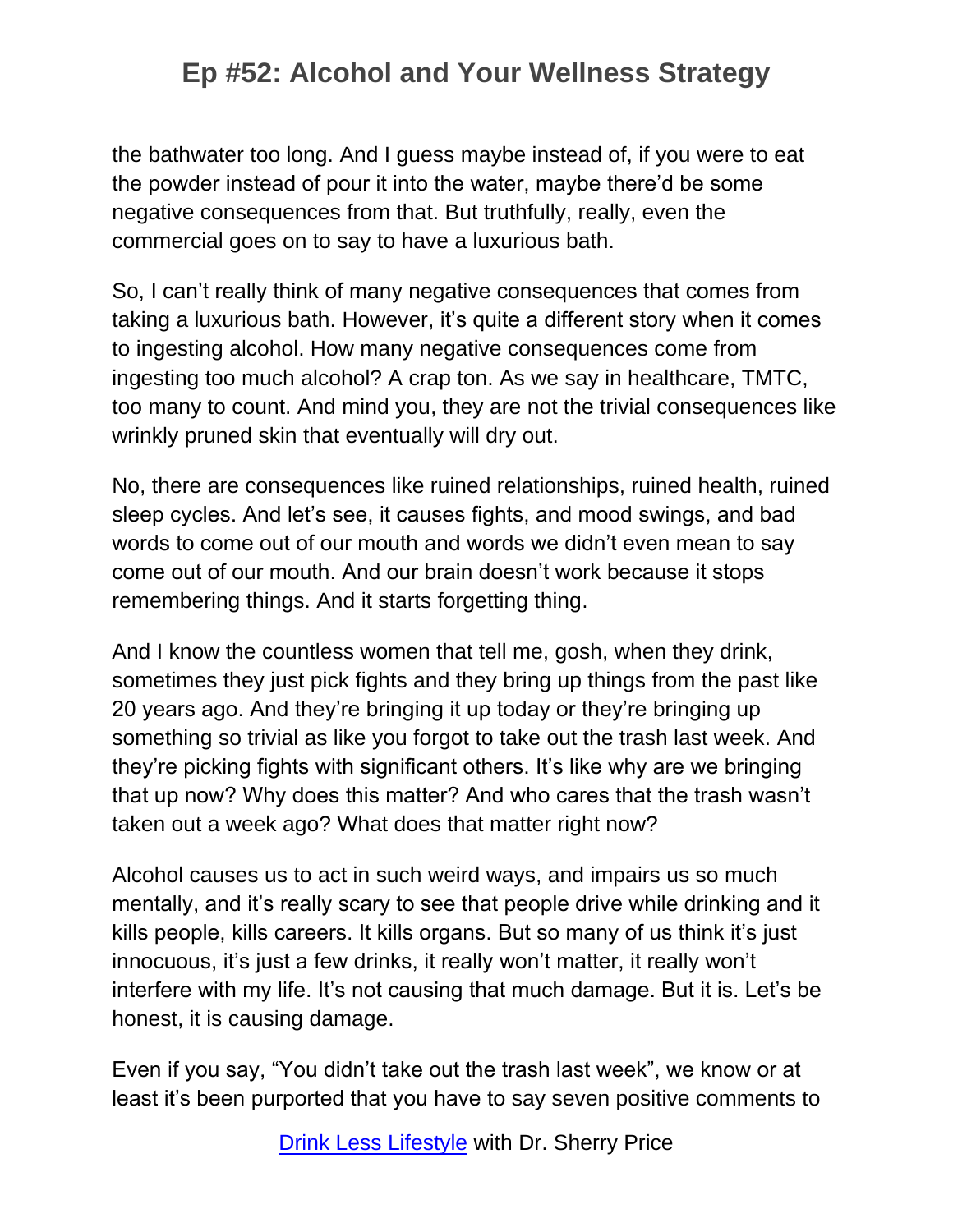somebody to counteract one negative comment in a relationship. So, if your negative comment is about not taking out the trash a week ago, now you've got a deficit and now you have to say seven positive things that are truly heartfelt and meaningful to counterbalance and counteract the hurt that came from that comment.

And even saying you're sorry doesn't work most of the time. And it doesn't work especially if we go and repeat the behavior yet again and we hurt that person yet again the same way. Saying we're sorry, it's just not believable because we don't stick to our word. We talked about the four agreements from the book and agreement number one is to be impeccable with your word. And that is so hard for so many of us to do because when we say we're going to do something and we don't do it, we not only hurt others that we promise, we also hurt ourselves in the process.

And we begin to lose our self-trust, and our self-esteem. And I think that's why we hurt others, it's because we're hurting inside and so we just lash out on them. Because here's the thing, alcohol only makes you feel good for a brief amount of time before it starts making you feel worse. And the amount of time it makes you feel worse is much longer than the amount of time that you feel pleasure. But when it comes to sticking to our word, I will tell you, it's not like black and white, I either have the skill or I don't. It's like I could get the skill, I can learn the skill.

Again, it doesn't come back to perfectionism where we have to do it every single time. That's not the point. The point is you're practicing the skill to keep getting better at it. And it becomes easier the more times you do it.

So, coming back to my client now who has now heard me say that she is using alcohol as part of her wellness strategy. You should have saw the look on her face. She was horrified. You saw her jaw drop on the call. And I'm not going to get it exact but to kind of paraphrase what she said on the call, she said something like, "I am using a toxic substance to help me with my emotional stress and I'm thinking that's a good thing."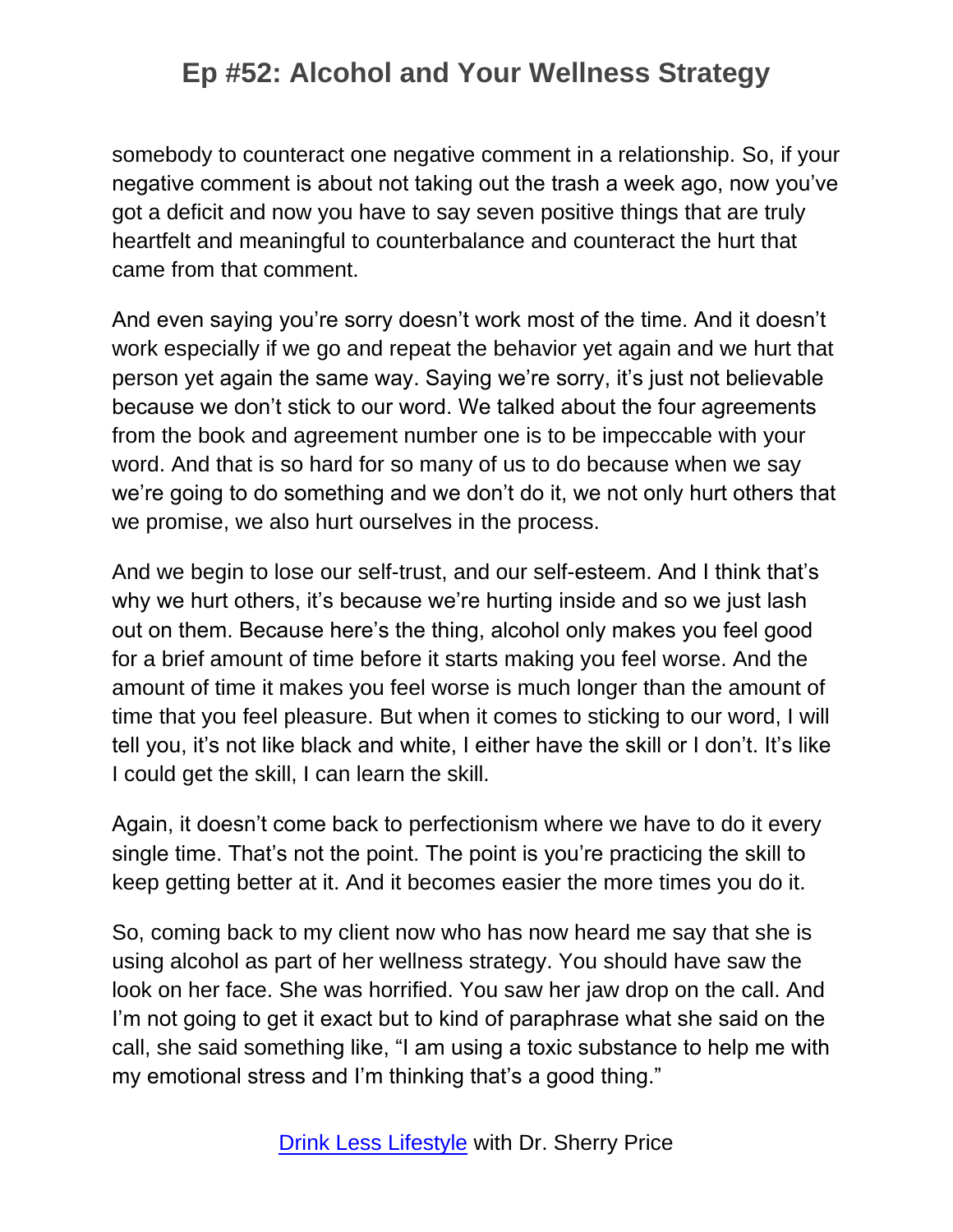It stopped her dead in her tracks because she not only saw alcohol differently in that moment, but she now understood her stress level differently and wanted to change the way she managed it. She wanted a way to manage her stress in a way that actually supported a wellness approach and didn't take away from the wellness strategies she had already implemented.

And I want to point out something here, ladies. I think a lot of us are afraid to be horrified. But I'll tell you, when you're horrified, there's nothing better that motivates you to change. You're horrified by something you know you want to stop doing that right away. And this experience further raised her commitment level to doing this process and taking her life from feeling stressful and kind of blah, to wanting it to feel so much better with less alcohol. She instantly wanted to stop treating her body this way.

And she also instantly saw that she was thwarting her own efforts from the morning practices she had by doing this practice sometimes during the week. And she saw that she was using alcohol in a way that she wasn't proud of and she didn't want to continue to do. She wanted strategies to manage this differently. And so that's what we did. We talked about ways that she can manage her stress and what would get her to feel relief and feel like she doesn't have to be on when she gets home.

She even admitted, it's not really that she wanted to feel relaxed. She just didn't want to feel so stressed and so on. And she needed that mental break. We went and looked at is this stress building throughout the day and is there things we can do during her workday so it didn't get to this high intensity by the end of the day. We also looked at new skills she could be practicing and new tools she can work with that would provide her a level of relief that she wanted that would promote also a wellness strategy.

And I love it because anyone on that call felt that it was the light bulb moment for her. It was so apparent. And seeing the truth in her life is what made her want to change even more. I often think we wait for motivation to just come like fairy dust and float through the air and we're hoping it just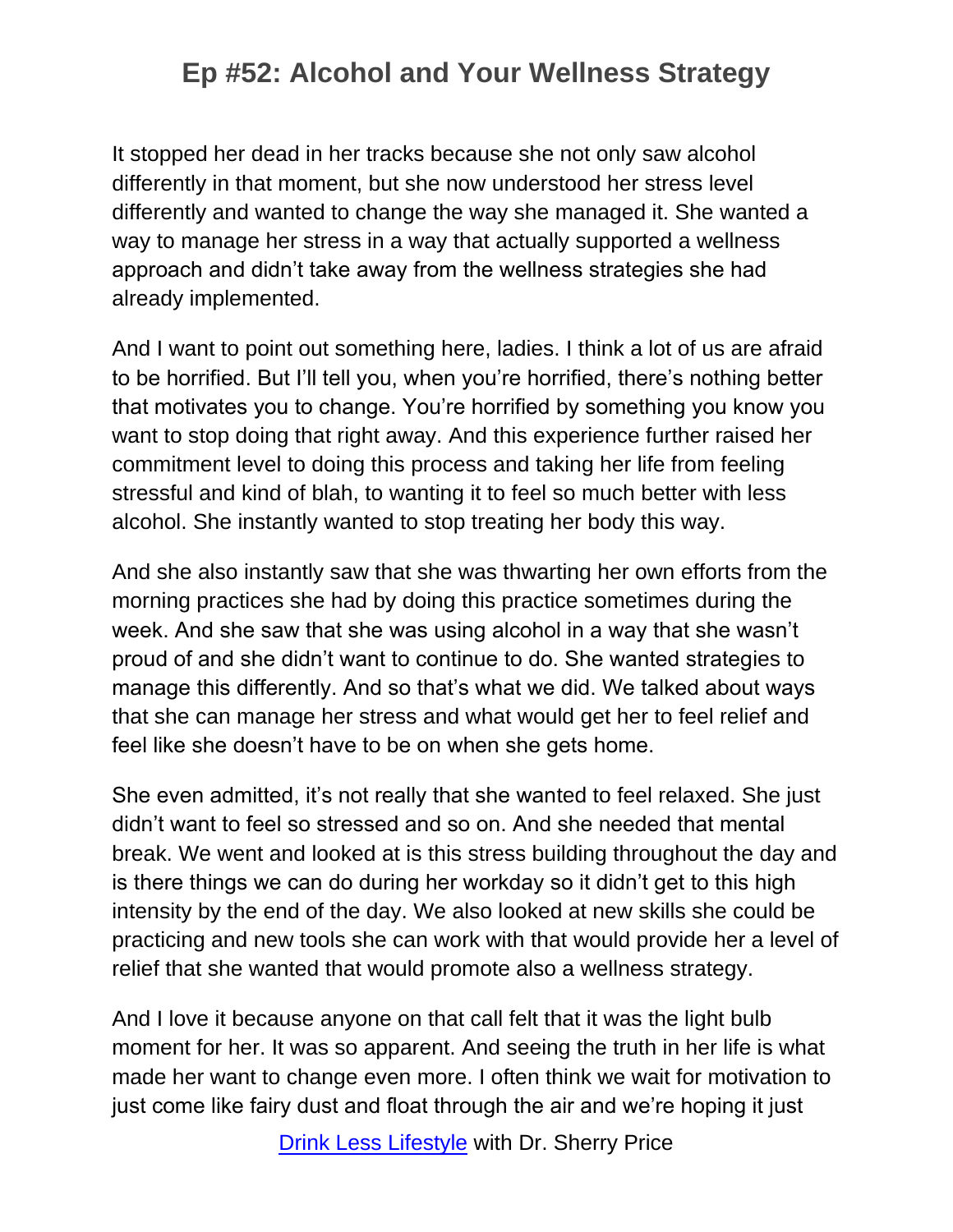lands on us. That's not how it happens. Change begets more change. An object at rest likes to stay at rest. An object in motion and getting results wants to continue getting results.

But here's the thing, she didn't know the next steps to take because she didn't even realize how she was still using alcohol. And that's totally understandable. None of us can see it when we're in it. I know I couldn't and I know my clients can't, otherwise they would have helped themselves and solved this issue years ago. But when your brain becomes accustomed to one way of solving a problem and it works, of course your brain's going to want to keep doing it.

Your brain isn't stupid my friends, it knows it works. It's going to be like, "Yeah, let's do that again." It's quick, it's easy, I know it works, I know the results I'm going to get. Boom. But here's also the truth. Even though we get some benefit, the con list can be growing, all those negative consequences can be growing. But now the brain has developed a rut. The brain is stuck in this pattern of doing things and it can't get out. It doesn't think it's possible to get out.

So, because the brain feels stuck and that it can't get out, guess what it'll keep doing? It'll say, "Well, I guess I just repeat this behavior tonight." And I've been there. We've all been there. We've all been in ruts. We've all felt stuck. And we all feel like how the heck is this going to end, when is it going to end? And how am I going to get out? And this is the benefit of a life coach, they help you get out. They help you with your life. They help solve the problems that you're experiencing so that you can get that trajectory and that momentum going forward and get the results you want.

So that's what I did. I showed her the way out. I gave her the steps because now we understood the root of the problem. And now we understood she wanted to change it with the strategy that she knew that would work, one that would match her wellness strategy. So, we keep practicing those new ways. And guess what happens to the old ways? It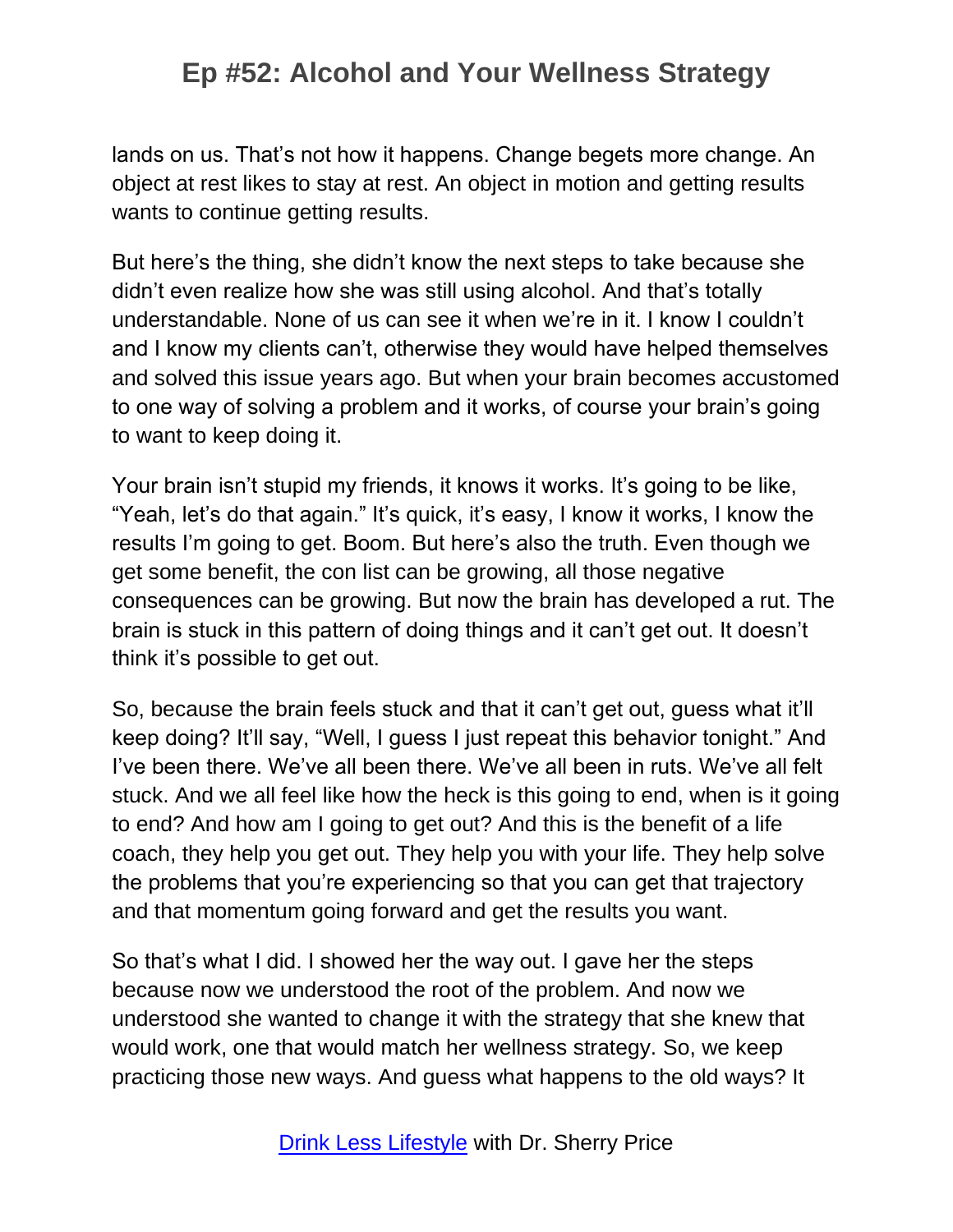goes away. It's no longer part of our identity. It's no longer the way we manage that emotion. It's no longer what we do.

Because we have to understand, the benefit you're getting with the alcohol so we could get that benefit via another way or mechanism that doesn't include the alcohol. Because here's what nobody wants. Nobody wants to drink less and feel worse. And that's what a lot of people do. They say, "Well, I guess I have to feel worse about my life if I'm going to drink less." And that's absolutely not true.

I want you to feel epic. I want you to feel amazing by drinking less. And that's when you make it a drink less lifestyle because you're getting the life you want and you're able to sustain it and maintain it because it feels better than if you drank more. And that's where a lot of times where the brain gets confused, because the brain likes to think more is better. And my brain was there for years, more is better. So, we have to fix whatever is causing the drinking.

And so, you saw with her, it was all these stresses from work. So, we broke down the big stressors, we broke down this grant collaboration that she was working with, with some colleagues and it wasn't going the way she wanted it to. It was kind of going south. It wasn't making progress. There was more tension in the air. The parties involved weren't happy so we fixed that. And literally in the next conversation she had with that collaboration, it got back on track because we fixed it. We fixed that part of the stress.

And then we saw that there was a small amount of stress coming from some family members and we helped to reduce the stress coming from that area. And then as I mentioned before is that we also developed another way to manage stress that matched a wellness strategy. And that didn't involve swallowing a poison that actually thwarted her health benefits that she was getting from the morning in her other rituals. And this is how it works, my friends. We have to do something that's going to benefit your lifestyle.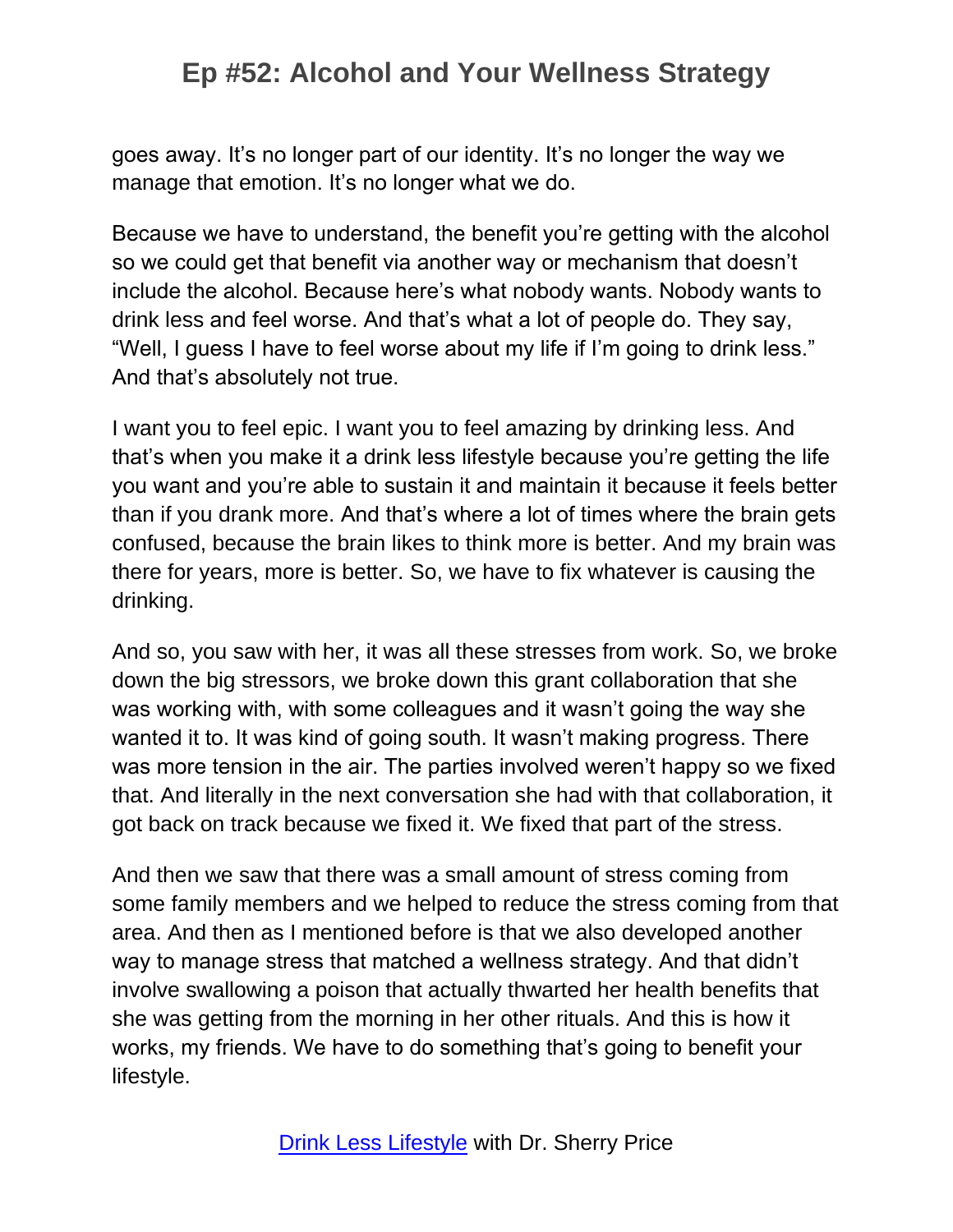Now, would this approach work for everybody in the program? Absolutely not. This is why it's a tailored customized program for your lifestyle, what works where you're having issues, and modalities and strategies that are going to work for your life. So how about you? Think about how you're using alcohol. Is it part of your emotional and mental wellness strategy? Are you thinking it helps your stress or your anxiety at the end of the day? Do you think your life will be better if I just have a few drinks?

And does that keep you in this rut of staying stuck and not being able to drink less because you don't know another way out to manage your anxiety, or your stress, or your boredom, or your loneliness or whatever? The studies show, most of us aren't chemically dependent on alcohol. We are emotionally and mentally dependent on it, especially grey area drinkers. And does your brain get caught up in, well, just a little bit more will provide a little bit better, will just be a little bit more better, a little more pleasure, a little more numbing?

And so, is this part of your emotional self-care routine? And here's a bigger question, is it working? Do you actually diminish the anxiety over time? Do you actually diminish the stress over time? Are you diminishing the amount of boredom or loneliness in your life with this strategy or does it come right back the next day? And it comes back with a vengeance. You feel more depressed, more anxious, it's more off the charts. Then it's going to require more alcohol because you're not truly solving it. You're not truly reducing it. You're just numbing away from it.

I hear this a lot with anxiety, people feel they can't come off alcohol because of the amount of anxiety that they have. And they tell me they feel they need to drink it away. And I've also been hearing in this past year and a half ever since COVID that many people are battling loneliness and boredom. And drinking has become their emotional crutch to escape these emotions, not to deal with them, not to diminish them, not to cure them, but just to put a band-aid over them so they can't feel them.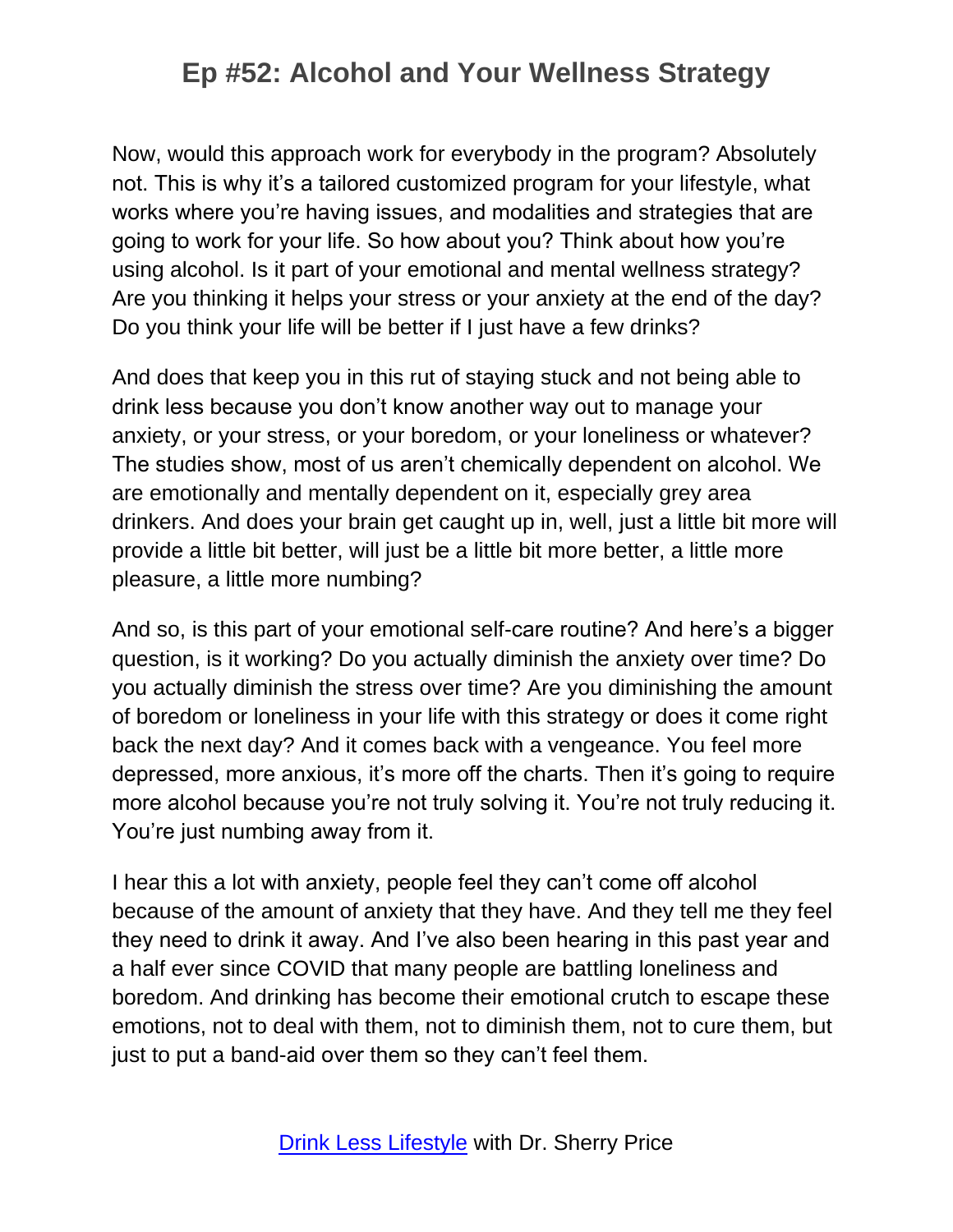So, what is your emotional care routine? What is your self-care routine? What are some of your self-care strategies? What are your wellness practices? What actually improves your wellbeing? Do they work? Do you need others? What support do you need right now? Because let's look at this past year, mental health has gone through the roof. You can't even get a therapist appointment or a counselor's appointment for weeks or months. Everybody is suffering.

And I'm not immune to this, my friends, I actually scheduled a few extra sessions myself with my coach when I hit a rough patch a few months ago. But I'm not afraid to reach out and get the help I need. I'd rather nip it in the bud while it's still small and will just take a few sessions rater than it going on for years, and years, and years and ruining my life and taking away from my life. And I know the people in my life who help me, who create a safe space for me to talk without any judgment, without feeling like they have to fix me, without feeling like they have to give me a strategy, because sometimes I just may not want one.

And if I just talk long enough I find my own strategy. Sometimes that's not the case. Sometimes I talk and I say, "I need a strategy. I need some skills. I need some tools. Help." So, who's in your corner? Do you have people that create a safe space for you to talk and to process things without judgment, to kind of understand what you're thinking and where you're at in your life, and what could change, and how it can improve? Who do you turn to for this kind of help?

And there's nothing wrong with seeking help, ladies. And here's what I also find, those who are closest to us, those that live with us are often not the best people that can hold space for us. And especially not a partner or a spouse, that's not even their job. They may not even be trained to know how to do that. And your spouse or your partner, they can't be your everything. It's great if they are many things to you but it's kind of unhealthy if they're your everything.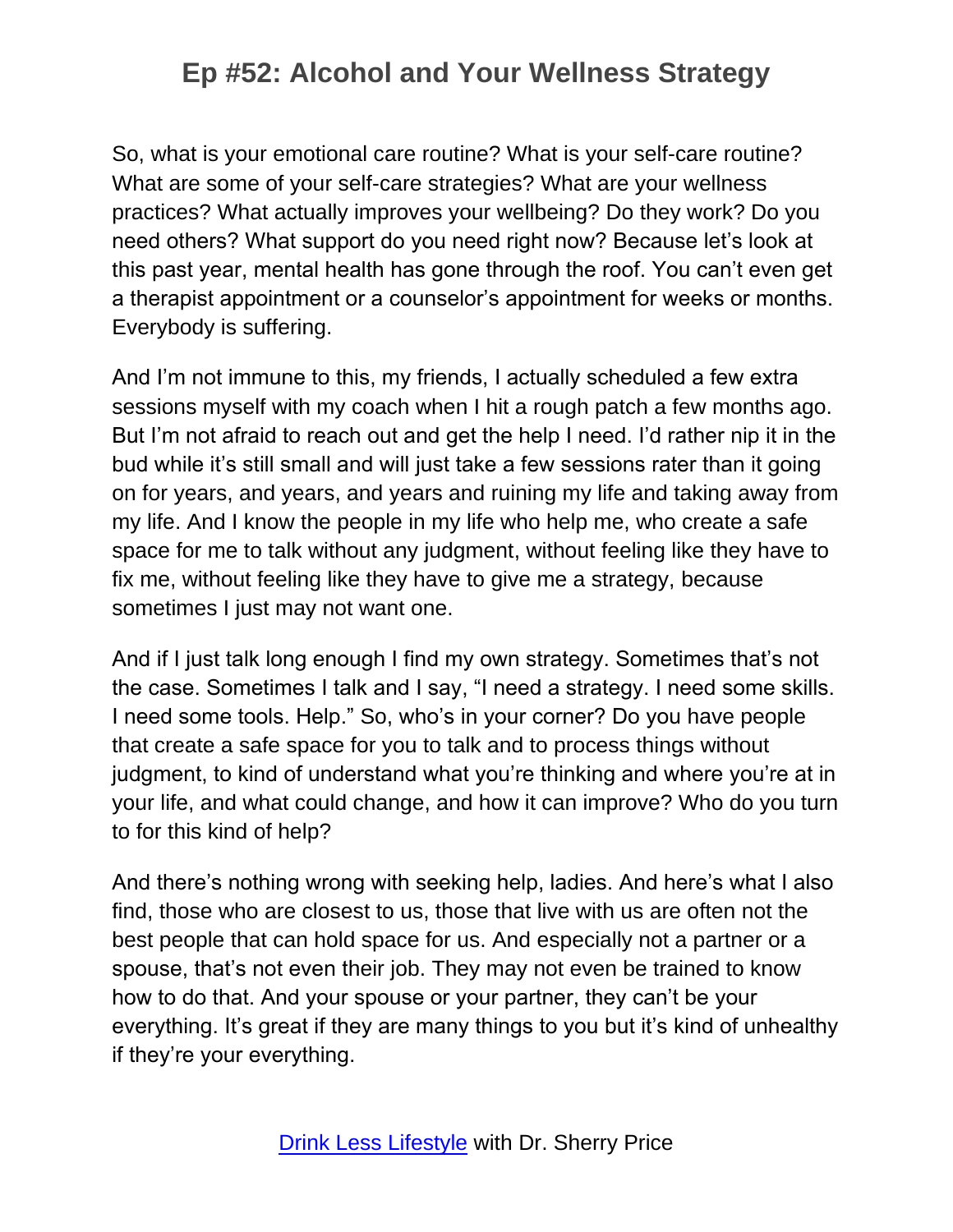We need people in our lives. We need variety. We need people with different skill sets in our life. And as you're thinking of your wellness strategy, consider, do you have any toxic relationships that you need to get rid of? What needs to be cleaned up that just doesn't feel good anymore in your life? I know for me I had to end some toxic relationships in my life.

And I've also talked about on a previous podcast of my toxic relationship with QVC many years ago. Boxes would just show up, I wasn't even using the things inside the boxes. It just gave a dopamine hit to get a package sent to my doorstep. I also chose to end my toxic relationship with alcohol use, daily. Now there's been other relationships I've had to end that were toxic in my life. And I'm so glad I took the time and learned the skills to do that.

My life is so much better with those toxins removed. Now, you may still choose to drink, I still choose to drink on occasion, my clients choose to still drink on occasion but you don't want to do it in a way that doesn't support your overall life goals. You don't want it taking away from your life. You don't want to feel bad or guilty about ingesting the alcohol. That's no fun. What's the point? I don't use alcohol as part of my wellness strategy because I know that's not the truth. It doesn't make me well.

We all know it's toxic and harmful in so, so many ways. So, when you limit it, how else are you going to take care of your emotional needs? Do you have strategies for that? And if you want help with a personalized plan, customized to your life then I invite you to check out Drink Less Lifestyle, we'll get you that plan so you can have the life you want. It is a life changing process, my friends, and it is so worth it.

Alright my friends, that's what I have for you today. And I encourage you not to just think about this information but actually apply it to your life. Get answers, start getting the life you want because it is awesome when you do. Alright my friends, I will see you next week.